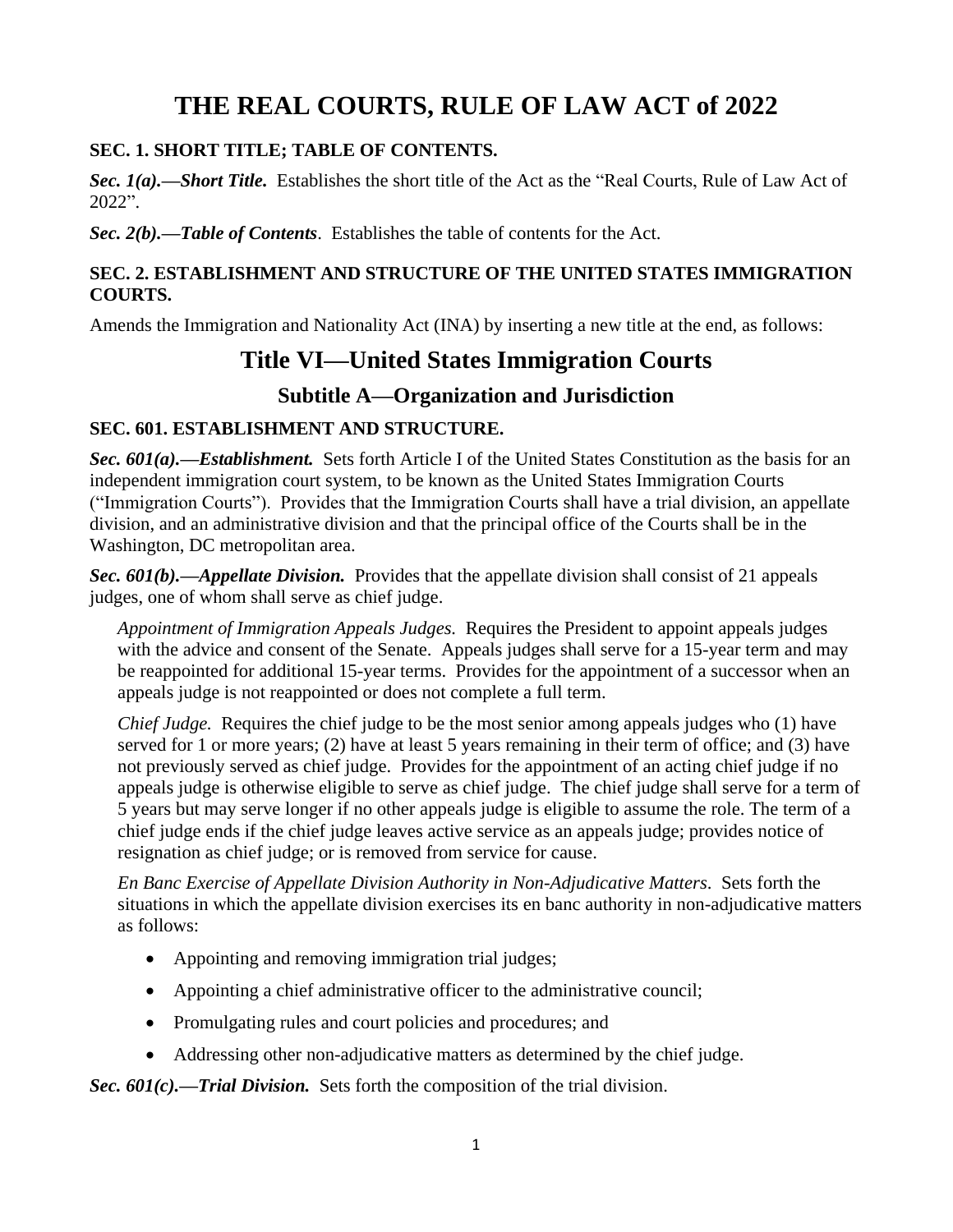*Appointment of Immigration Trial Judges.* Requires the appellate division to appoint trial judges. Trial judges shall serve for a 15-year term but may be reappointed for additional 15-year terms.

*Chief Trial Judges.* Requires the chief judge to appoint a chief trial judge to each geographical location in which the trial division operates. Chief trial judges shall serve for a 5-year term but may be reappointed for terms of 5 years (or less), as determined by the appellate division. Chief trial judges are responsible for overseeing the administrative operations of the trial division in the geographical location in which they are located and fulfilling other duties outlined in the Act or delegated by the chief judge.

*Sec. 601(d).—Administrative Division***.** Establishes an administrative division of the Immigration Courts, consisting of an administrative office and an administrative council. The administrative office is managed by a chief administrative officer, who is responsible for:

- Implementing and administering the operational rules, policies, and procedures of the Immigration Courts established by the appellate division or the administrative council;
- Assisting the administrative council in executing its responsibilities; and
- Fulfilling other administrative duties and responsibilities under the Act.

The administrative council is comprised of the chief judge of the appellate division and the chief trial judge of each court of the trial division. The administrative council shall meet at least annually to discuss the needs of the Courts as well as any matters in which the administration of justice can be improved.

*Determination of Number of Required Judges and Geographical Areas of Service*. Requires the administrative council to conduct a survey to determine the number of trial judges and courts required to provide for the expeditious and effective administration of justice. The survey must be conducted not later than 1 year after the date of the enactment of the Act and every 4 years thereafter and must solicit information and recommendations from the public. Survey results, as well as any immigration judge vacancies or new staff positions, must be published.

*Merit Selection Panel*. Requires the administrative council to establish a merit selection panel, consisting of qualified individuals with experience in a diverse range of settings, to assist in identifying and recommending qualified immigration judges.

## **SEC. 602. IMMIGRATION APPEALS JUDGES AND TRIAL JUDGES.**

*Sec. 602(a).—Qualifications of Immigration Judges.* Requires immigration judges to—

- be a member in good standing of the bar of a Federal court or the highest court of a State for at least 10 years;
- possess and have a reputation for integrity and good character; a commitment to equal justice under the law; and outstanding legal ability and competence;
- exhibit demeanor, character, and personality that indicate a judicial temperament; and
- be qualified to conduct fair and impartial hearings consistent with due process.

*Sec. 602(b).—Additional Factors for the Appointment of Immigration Judges.* When appointing judges, requires the President and appellate division to ensure that—

• qualified candidates are identified without regard to protected factors under Federal law;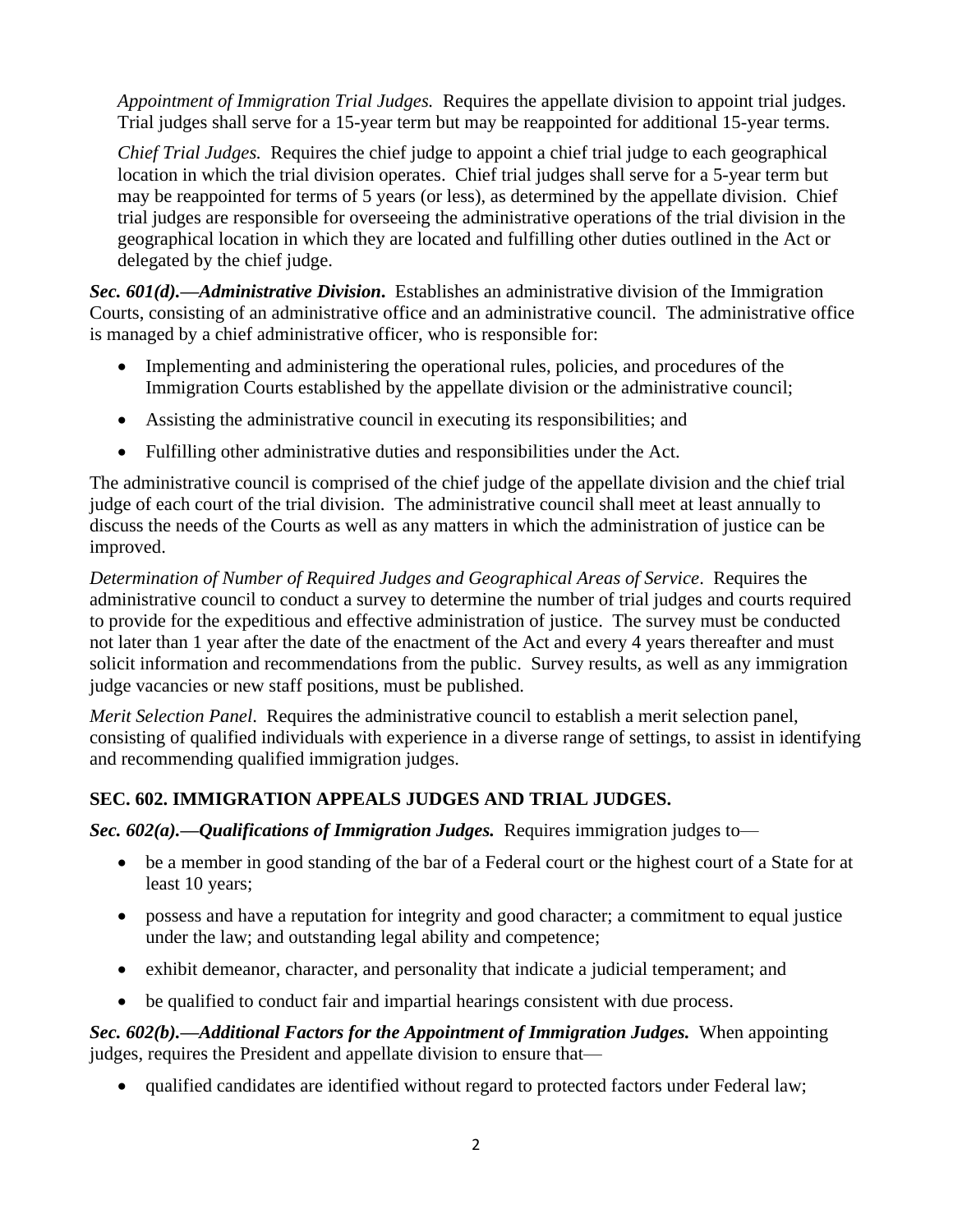- the corps of judges selected is comprised primarily of those with prior immigration law experience and reflects a balance of prior experience in the public and private sectors; and
- candidates are selected without regard to political affiliation or ideology.

*Sec. 602(c).—Prohibited Relationships.* Prohibits the appointment of a trial judge who is related by blood (first-, second-, or third-degree) or marriage to a current appeals judge.

*Sec. 602(d).—Continuing Education.* Requires all immigration judges to satisfy continuing education requirements as set by the administrative council.

*Sec. 602(e).—Salaries.* Sets forth the compensation for immigration judges; requires judges to serve on a full-time basis; and prohibits judges from practicing law or engaging in other employment or practices that would impede their impartiality.

*Sec. 602(f).—Removal.* Provides that appeals judges may be removed from office by the President and trial judges may be removed from office by the appellate division only on grounds of incapacity, misconduct, neglect of duty, or having engaged in the practice of law. Requires notice to be given prior to removal. Requires the appellate division to establish procedures for receiving and responding to complaints against judges.

*Sec. 602(g)-(n). —Retirement.* Sets forth the retirement benefits for immigration judges including when immigration judges are eligible for retirement benefits and when such benefits can be revoked or forfeited.

## **SEC. 603. TEMPORARY JUDGES AND COURT FACILITIES.**

*Sec. 603(a).—In General.* Extends appellate division en banc authority to appoint temporary trial judges, recall retired trial or appeals judges, and establish temporary court facilities upon a determination by the administrative council that Court resources are insufficient to address current needs.

*Sec. 603(b).—Recall of Retired Judges.* Sets forth the authority and compensation of retired judges who are recalled for service. Only judges who provide written notice of their willingness to be recalled for service may be recalled.

*Sec. 603(c).—Reporting Requirements.* Requires the appellate division, prior to exercising its en banc authority under this section, to report to the Committees on the Judiciary of the House and Senate, details of the need for additional court resources, an assessment of required resources, and the estimated duration of the need. Requires the appellate division to provide the Committees an updated report every 30 days. Requires the appellate division to rescind temporary judge appointments and close temporary court facilities if they are no longer required to address the need. All temporary judge appointments shall be rescinded, and temporary court facilities closed upon the earliest of the date that the appellate division determines that normal court operations may resume; the date that Congress directs such actions be taken by concurrent resolution; or 210 days after the submission of the appellate division's initial report unless such 210-day period is extended by Congress.

### **SEC. 604. JURISDICTION.**

*Sec. 604(a).—Appellate Division Jurisdiction.* Sets forth the appellate division's jurisdiction over appeals of trial judge decisions; appeals of decisions by the Secretary of Homeland Security on certain immigrant visa petitions; original proceedings and appeals in disciplinary matters concerning attorneys and practitioners appearing before the Immigration Courts; and all other matters over which the Board of Immigration Appeals (BIA) had authority on the day before the effective date of the Act.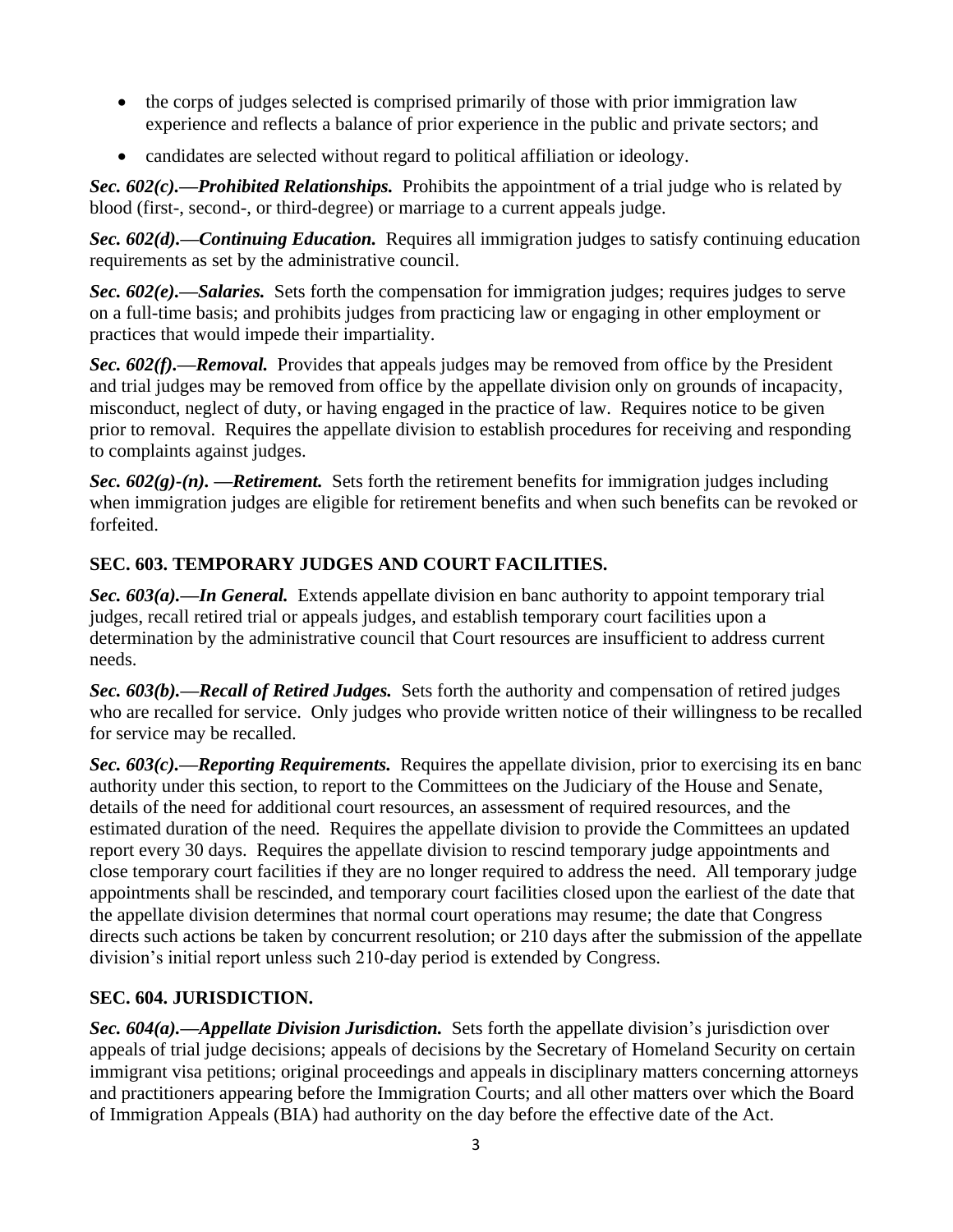*Sec. 604(b).—Trial Division Jurisdiction.* Sets forth the trial division's jurisdiction over removal proceedings; review of rescissions of lawful permanent residence; review of credible fear and reasonable fear determinations; review of certain applications for asylum or relief under the U.N. Convention Against Torture; review of custody and bond determinations; determinations as to whether certain administrative actions filed on behalf of individuals in removal proceedings were unlawfully withheld or unreasonably delayed; disciplinary matters concerning attorneys and practitioners; and all matters over which immigration judges had authority on the day before the effective date of the Act.

## **Subtitle B—Procedure and Appellate Review**

## **SEC. 621. PROCEEDINGS.**

*Sec. 621(a).—Appellate Division Proceedings.* Provides that appellate proceedings shall be heard by 3-judge panels or en banc, with decisions made by majority vote, unless otherwise determined by the appellate division. Panel decisions may be reconsidered en banc. The chief judge has precedence and will preside at any session of the appellate division that such judge attends. Other appeals judges have precedence according to seniority in their original commissions and then seniority in age.

*Sec. 621(b).—Trial Division Proceedings.* Provides that proceedings originating in the trial division shall be heard and decided by a single trial judge. Trial judges have the authority to record and receive evidence, administer oaths, examine and cross-examine witnesses, set deadlines, render findings of fact and conclusions of law, render decisions on eligibility for relief from removal, order and take depositions, issue subpoenas, and order responses to written interrogatories.

*Sec. 621(c).—Contempt Authority.* Authorizes immigration judges to issue civil money penalties to individuals who obstruct justice or are in contempt of the judge or the Court.

*Sec. 621(d).—Assistance to the Court.* Allows the Immigration Courts to receive the same assistance in carrying out its duties, including nationwide service of subpoena, as is available to other United States courts. Allows the presiding judge to request the presence of a U.S. Marshal in any court proceeding and allows chief trial judges to request the assistance of U.S. Marshals for personal protection or other purposes.

*Sec. 621(e).—Opinions and Orders.* Requires opinions and orders to be issued according to rules provided by the appellate division. Decisions on the merits of an application or request for relief from removal shall, to the greatest extent practicable, be in writing and include an analysis of the facts and legal reasoning for the decision. Provides that precedent decisions of the appellate division are binding on all trial judges, officers, and employees of executive agencies, unless subsequently modified or reversed by the appellate division, a court of appeals, or the Supreme Court.

*Sec. 621(f).—Recusal of Judges.* Extends the disqualification process of federal judges articulated in in 28 USC § 455 to immigration judges.

## **SEC. 622. IMMIGRATION COURT RULES OF PRACTICE AND PROCEDURE.**

*Sec. 622(a).—In General.* Establishes the en banc authority of the appellate division to promulgate certain rules of practice and procedure and articulates specific rules that must be promulgated, including rules regarding:

- representation of parties;
- the exercise of the appellate division's en banc authority over adjudicative matters;
- the types of matters that are appropriate for review by a single appellate judge;
- the issuance of opinions, written orders, and precedent decisions;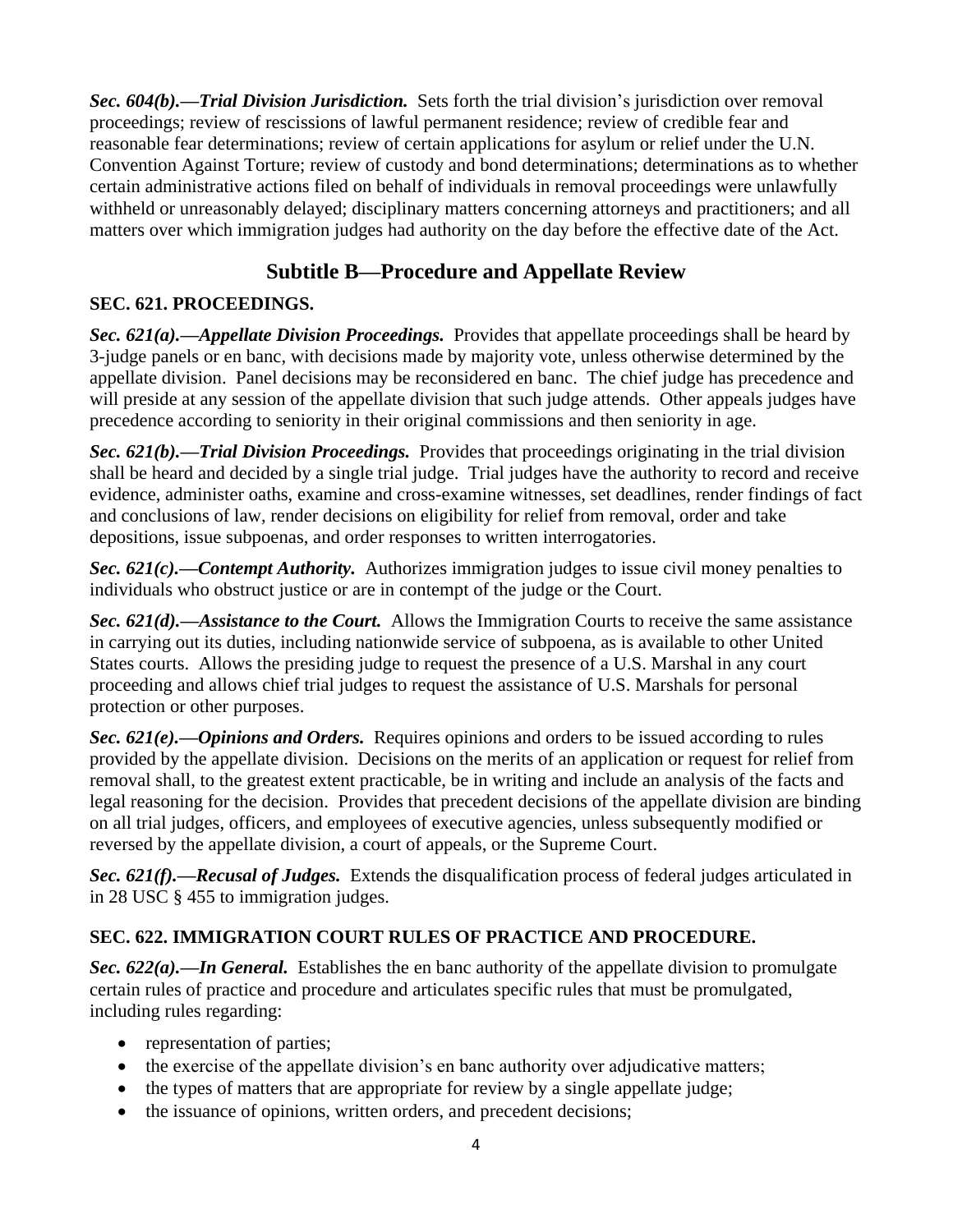- the use of video teleconferencing or similar technologies; and
- the receipt and investigation of complaints against immigration judges.

*Sec. 622(b).—Local Rules.* Allows chief trial judges to establish local rules if such rules are consistent with the Act, a majority of trial judges in the geographical area concur with the rules, and the chief judge approves the rules.

*Sec. 622(c).—Immigration Court Fees.* Fees collected by the Immigration Courts must be consistent with fees collected for the same or a similar purpose by federal district courts or DHS. Fee waivers due to financial hardship are required.

*Sec. 622(d).—Publication of Rules and Fees***.** Requires the administrative division to maintain a public website that contains current information on all rules, including local rules, and fees.

## **SEC. 623. REPRESENTATION OF PARTIES AND OTHER ASSISTANCE.**

*Sec. 623(a).—Right to Counsel.* Provides that individuals appearing before the Immigration Courts shall have the privilege of representation by counsel of their own choosing (at no expense to the government).

*Sec. 623(b).—Interpreters.* Requires the appellate division to establish a program to ensure the use of qualified interpreters in court proceedings.

*Sec. 623(c).—Legal Orientation Program.* Requires the Immigration Courts to contract with legal services and non-profit organizations to explain court procedures and provide basic legal information to individuals who are or may become parties to court proceedings.

## **SEC. 624. AVAILABILITY OF INFORMATION.**

*Sec. 624(a).—Publication of Precedent Decisions.* Requires that precedent decisions be published in the form best adapted for public information and use.

*Sec. 624(b).—Publication of Non-Precedent Decisions and Records.* Requires all non-precedent decisions, pleadings, and other documents be made available to the public, except that confidential and sensitive information shall be protected.

### **SEC. 625. SCOPE OF REVIEW AND APPEALS.**

*Sec. 625(a).—In General.* Establishes the authority of immigration judges—with respect to the individuals appearing before them—to consider all constitutional claims and questions of law de novo and compel administrative action on an application or petition that has been unlawfully withheld or unreasonably delayed.

*Sec. 625(b).—Trial Division Proceedings.* Provides that the decisions of trial judges shall be based only on the evidence produced at the hearing and include the judge's findings of fact, reasoning to support discretionary determinations, and conclusions of law. Allows trial judges to take judicial notice of commonly known facts.

*Sec. 625(c).—Review by Appellate Division.* Provides that review of an appeal of a trial judge decision shall be limited to the issues raised and based on the record of proceedings. Allows appellate judges to take judicial notice of commonly known facts but prohibits the appellate division from engaging in fact-finding unless findings of fact are challenged and determined to be clearly erroneous.

**Sec. 625(d).—Review by the United States Court of Appeals.** Provides for judicial review of an appellate division decision in accordance with section 242 of the INA.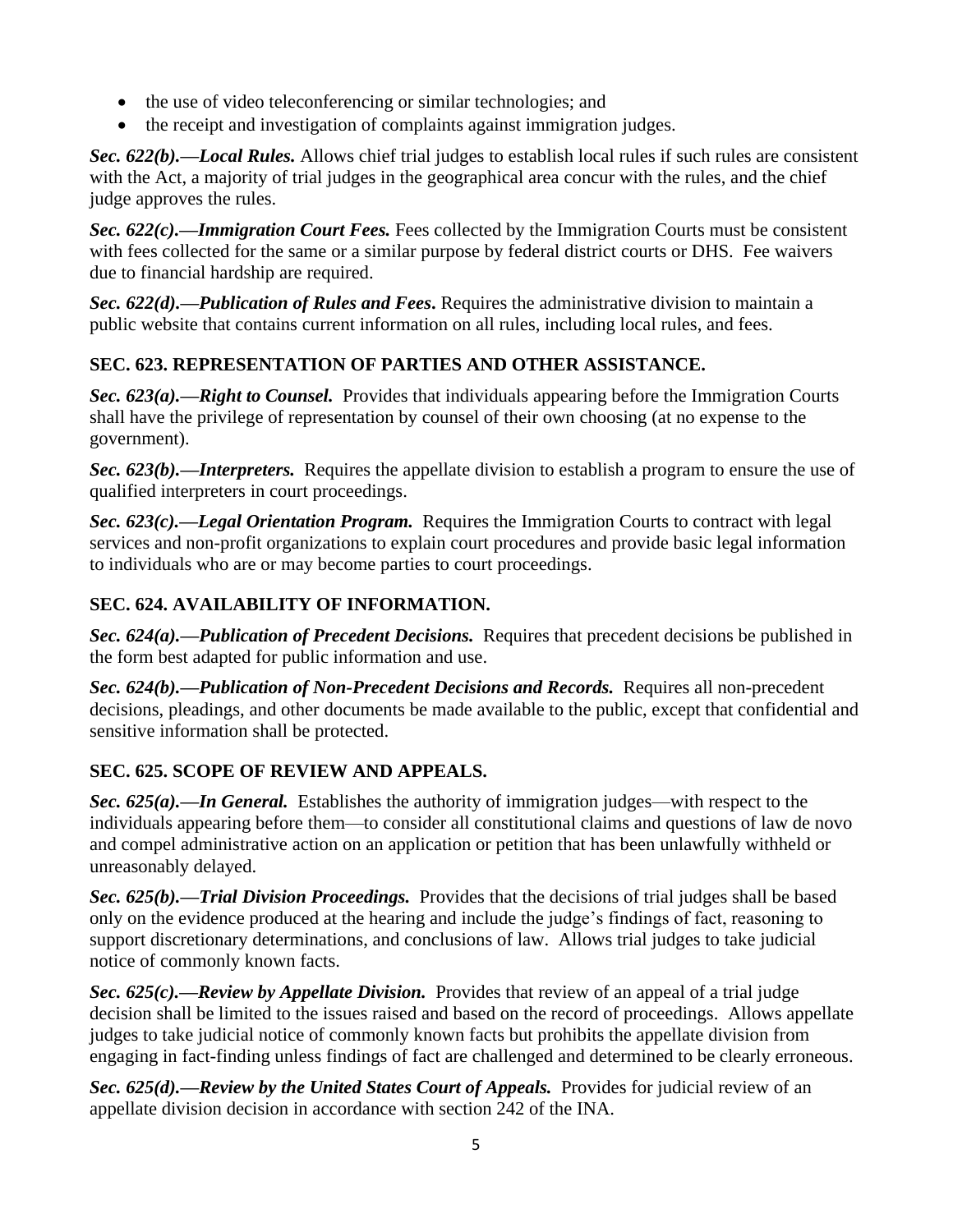#### **SEC. 3. EMPLOYEES.**

*Sec. 3(a).—Clerk of the Court.* Authorizes the chief judge to appoint a clerk of the court.

*Sec. 3(b).—Chambers Staff.* Authorizes immigration judges to appoint law clerks and secretaries.

*Sec. 3(c).—Other Court Staff.* Authorizes the clerk of the court and the chief administrative officer to appoint deputies and employees.

*Sec. 3(d).—Staff Salaries.* Authorizes the appellate division to set and adjust pay rates of the clerk, the chief administrative officer, and other employees.

*Sec. 3(e).—Preference Eligibles.* Requires that preference be given to applicants who are preference eligible.

*Sec. 3(f).—Experts and Consultants.* Allows the Immigration Courts to use the services of experts and consultants.

## **SEC. 4. BUDGET AND EXPENDITURES.**

*Sec. 4(a).—Court Budget.* Authorizes the Immigration Courts to establish an annual budget without review or modification by the executive branch.

*Sec. 4(b).—Permissible Court Expenditures.* Allows the court to make expenditures as necessary to efficiently perform its judicial and administration functions. The court may receive and expend funds either directly or by transfer to the Director of the Administrative Office of the United States Courts, another Article I court, or an executive agency to cover certain expenses.

*Sec. 4(c).—Method and Source of Expenditures.* Requires all court expenditures to be paid upon presentation of itemized vouchers signed by the certifying officer designated by the chief judge.

## **SEC. 5. ANNUAL REPORT.**

*Sec. 5(a).—In General.* Requires the chief judge to submit a report to the Committees on the Judiciary in the House and Senate by April 1 of each year, summarizing the workload of the Immigration Courts in the previous fiscal year.

*Sec. 5(b).—Contents*. Such report shall contain: demographic information of respondents and rates of representation; results of removal proceedings and bond hearings; the number of cases currently pending before the trial and appellate divisions and the change in this number from the prior fiscal year; the average number of days a respondent must wait to have their case heard; and any other information requested by the Committees that is timely and reasonable.

## **SEC. 6. EFFECTIVE DATE; TRANSITIONAL PROVISIONS.**

*Sec. 6(a).—Effective Date.* Establishes the effective date of the Act as follows:

- If there are 180 days or more between the date of enactment and the first day of the first full fiscal year after enactment, the effective date is the first day of the first full fiscal year after enactment.
- If there are less than 180 days between the date of enactment and the first day of the first full fiscal year after enactment, the effective date is the first day of the second full fiscal year after enactment.

*Sec.* 6(b).—*Transition Period and Appointment of Interim Immigration Judges.* Establishes a fouryear transition period starting on the effective date of the Act. Requires the President to designate